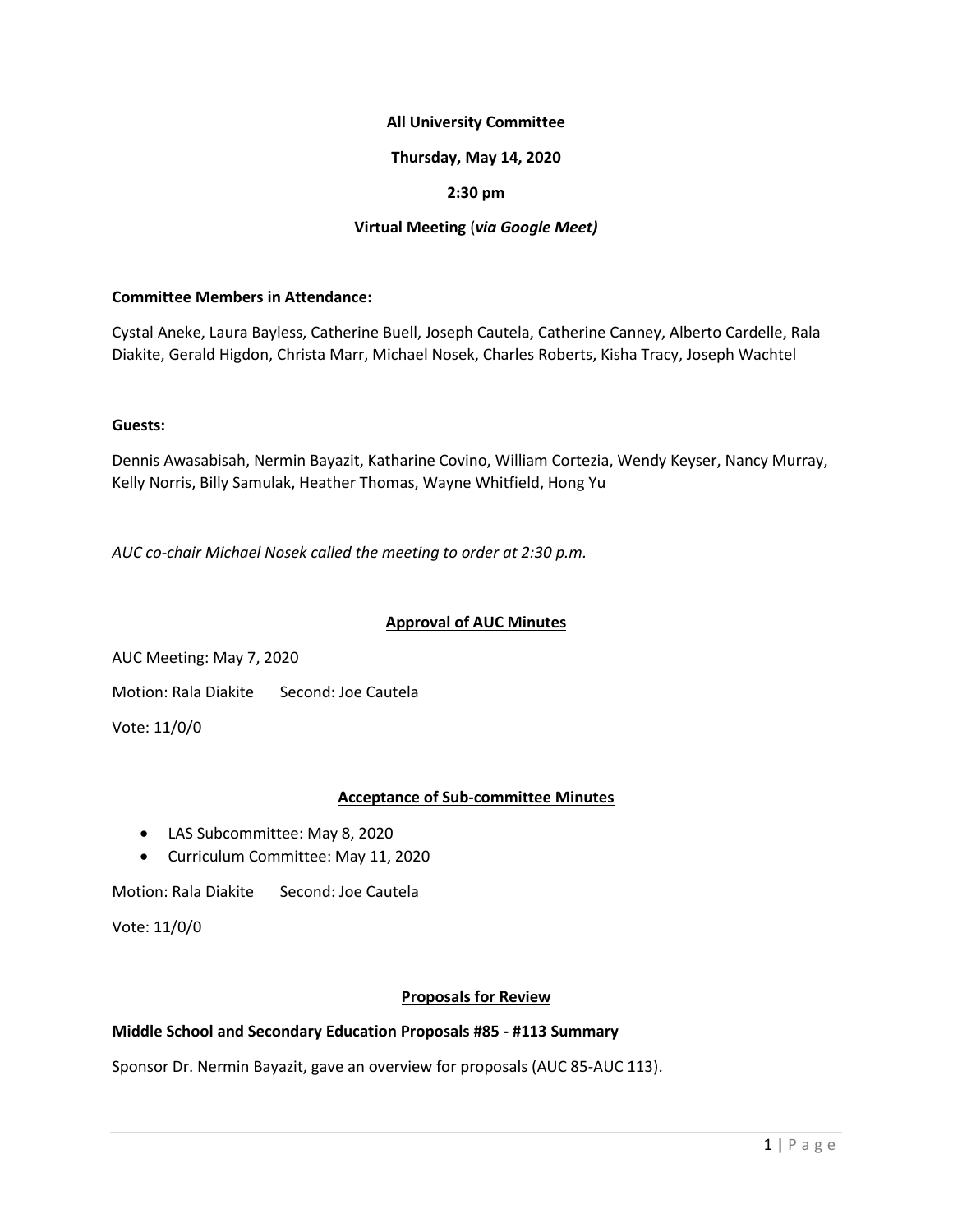The Education Department is streamlining the teacher preparation in middle and secondary levels in the areas of Mathematics, English, Biology, Chemistry, History, General Science and Technology Engineering. The department needed to make changes to existing courses, create new courses, and create a minor licensure program under new guidelines in each content area.

1) To consolidate all middle and secondary education teacher preparation programs in their home departments to address licensing changes in some content areas (i.e. English and History)

2) To align with and be better prepared for the newly launched program approval guidelines by Department of Elementary and Secondary Education (DESE).

# **AUC #85: Creation of a New Course Subject Code (General Science (GSI))**

Motion: Rala Diakite Second: Joseph Cautela

Sponsor: Billy Samulak

Currently the 5-8 General Science is no longer going to be housed in Education, it is going to be under the discipline. The licensure would need to be under the discipline of General Science and since we do not have a General Science, this proposal is creating a General Science subject code/prefix and explains where it is going to be housed.

Vote: 11/0/0

# **AUC #86: Changes to MATH/HIST/BIOL/CHEM 2860 Introduction to Secondary Education**

Motion: Rala Diakite Second: Joe Cautela

Sponsor: Nermin Bayazit

This is one our existing course. In new structure it's going to be offered freshman spring year and 1000 level course; currently it is a fall sophomore year and 2000 level course. Changing course name to reflect the content and grade band. Changing the course description to highlight the middle level. We cross listed it with the new general science and the engineering technology.

Vote: 11/0/0

# **AUC #87: New Course-EDUC 2XXX-Diversity in Education (5-12)**

Motion: Rala Diakite Second: Joe Cautela

Motion: Katy Covino

Creating this new course that better prepare our students. It is appropriate for sophomore students. It will go over the many diversities in education.

Vote: 11/0/0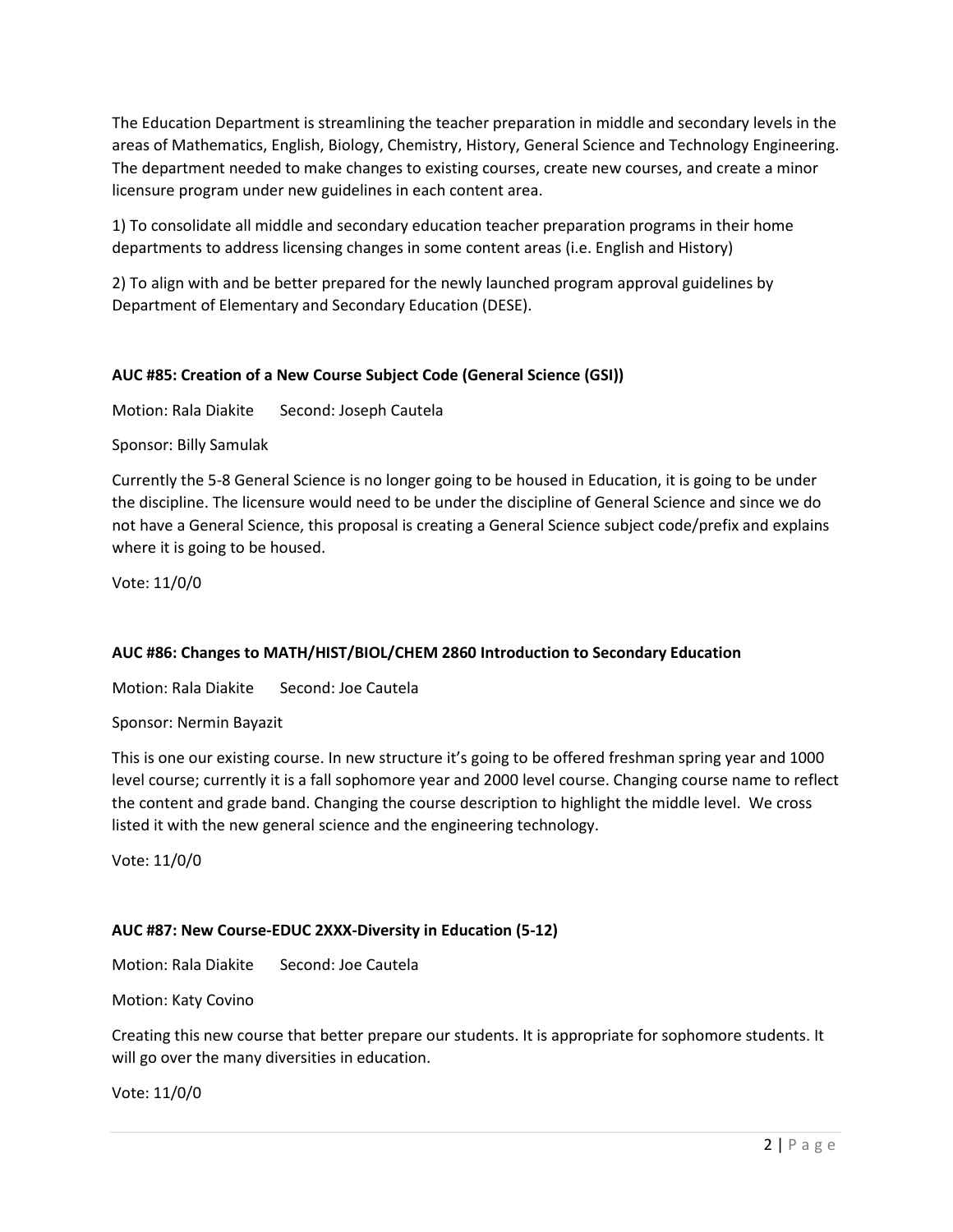## **AUC #88: New Course-Teaching the Adolescent Learner (5-12)**

Motion: Rala Diakite Second: Joe Cautela

Sponsor: Wendy Keyser

New course to be taken by all students in the 5-12 middle and secondary school in all content area. It's about adolescent development and psychological cognitive and how that intercepts with things teachers need to know to properly teach a course and depending in what content area the students are in.

Vote: 11/0/0

### **AUC #89: Changes to SPED 3800 Secondary Programs for Adolescents (14-22) with Disabilities**

Motion: Rala Diakite Second: Joe Cautela

Sponsor: Wendy Keyser

This proposal is for a name change so that the course name makes more sense and it aligns with all the other courses and adds the 5-12 and parenthesis in the name. And to make sure it aligns with what is being taught in the course.

#### **Friendly Amendments:**

Curriculum Committee had amendments.

Vote: 12/0/0 (With friendly amendments)

### **AUC #90: New Course - Methods of Teaching Mathematics (5-12)**

Motion: Rala Diakite Second: Joe Cautela

This goes with the change in program requirements. And added new subject matter knowledge and cross subject matter knowledge. We have one specific course that goes with the subject pedagogy and we wanted to add to better prepare the students and the specific to their content. Will focus on content pedagogy of mathematics at the middle and secondary level and best practices for teaching and learning in mathematics.

### **Curriculum Committee Friendly Amendment:**

Section 9: Uncheck the box "required for minors" and check the box "option on the list of courses needed to fulfill the program requirement".

Vote: 12/0/0 (With friendly amendment)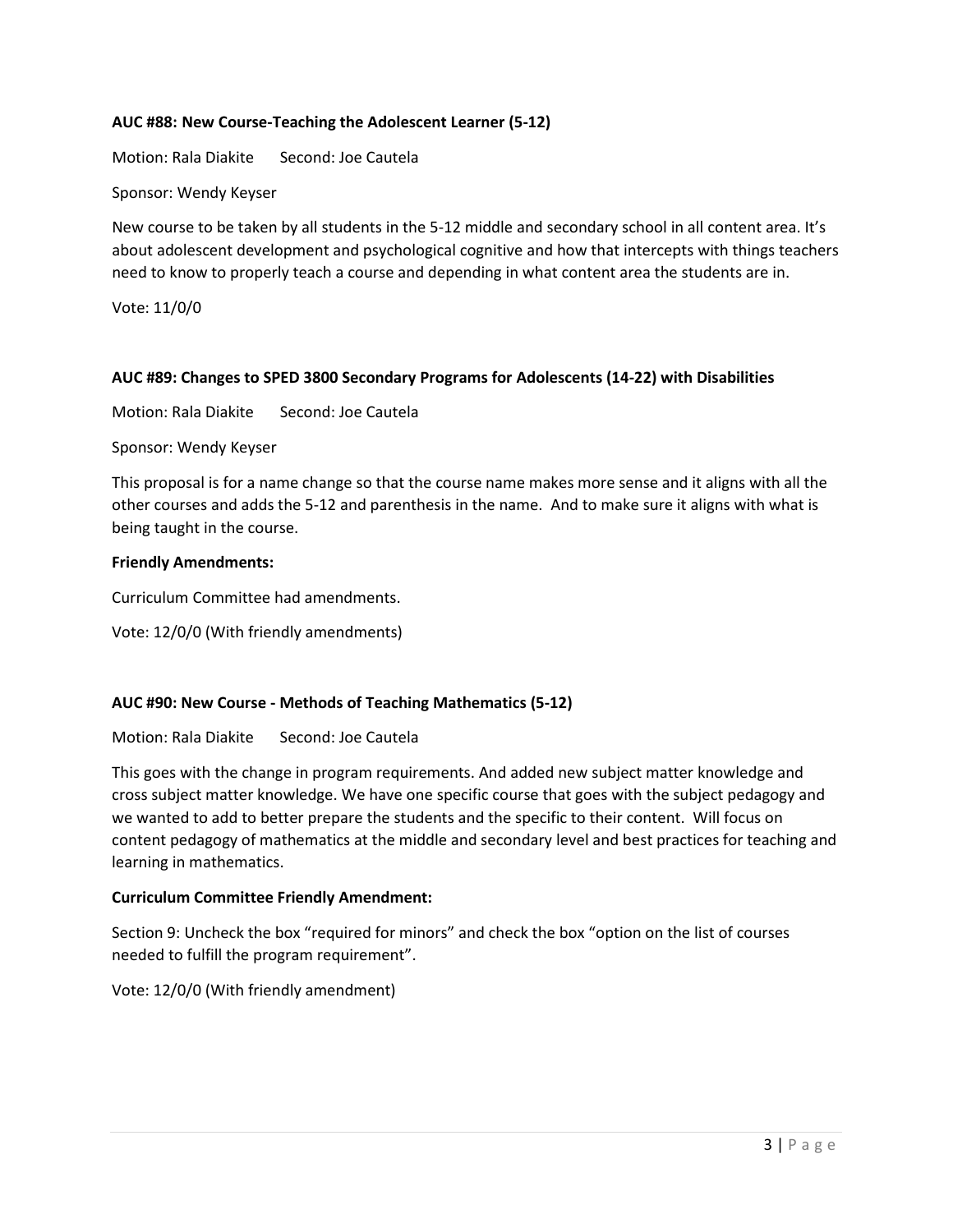# **AUC #91: New Course - Methods of Teaching Chemistry (8-12) I / Biology (8-12) I / Science (5-8) I**

Motion: Rala Diakite Second: Joe Cautela

#### Sponsor: Billy Samulak

This proposal introduces two new classes "Methods of Teaching CHEM" and "Methods of Teaching BIO" and also the "Methods of Teaching GEN SCI"; we need to have all three classes made and named. The students in all three disciplines will be in the same classroom because the pedagogy and course literature is the same. We did one proposal because justification would be the same.

We accept friendly amendment that was in #90 for section 9.

#### **Friendly Amendments:**

- Section 9. Uncheck two boxes checked and removing the language. Check the box "option on the list of courses needed to fulfill the program requirement".
- Section 13: Credit hour change from 5.3 to 4.3.

Vote: 12/0/0 (With friendly amendments)

#### **AUC #92: New Course - Methods of Teaching English (5-12) I**

Motion: Rala Diakite Second: Joe Cautela

Sponsor: Wendy Keyser

It's parallel to the other methods courses.

#### **Friendly Amendments:**

- Section 9: Uncheck the box "required for minors" and check the box "option on the list of courses needed to fulfill the program requirement".
- Section 13: Change credit hour from 5.3 to 4.3.

Vote: 12/0/0 (With friendly amendment)

#### **AUC #93: New Course - Methods of Teaching History (5-12) I**

Motion: Rala Diakite Second: Joe Cautela

Sponsor: Joe Wachtel

Same rationale as other methods courses.

#### **Friendly Amendment:**

Section 9: Added friendly amendment in curriculum to uncheck the box "required for minors" and check the box "option on the list of courses needed to fulfill the program requirement".

Vote: 12/0/0 (With friendly amendment)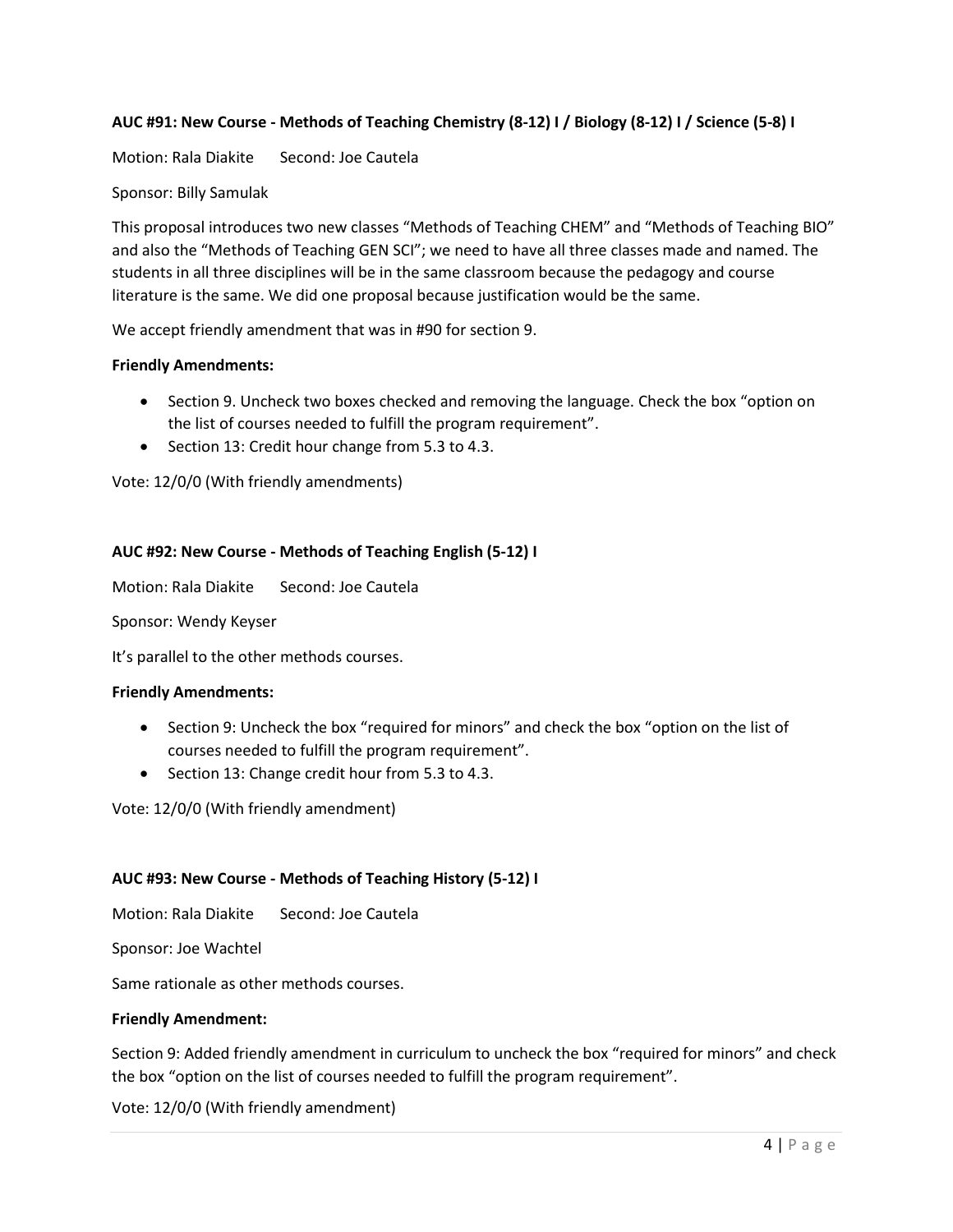## **AUC #94: New Course - Methods of Teaching Technology/Engineering Education (5-12) I**

Motion: Rala Diakite Second: Joe Cautela

Sponsor: Wayne Whitfield

This is for technology education licensure program. Same rationale as previous proposals.

Will accept same friendly amendment for those previous courses.

#### **Friendly Amendment:**

Section 9: Uncheck the box "required for minors" and check the box "option on the list of courses needed to fulfill the program requirement".

Vote: 12/0/0 (With friendly amendment)

#### **AUC #95: Changes to XXXX 4850-Special Methods in Teaching MATH/SCI/HIST/ENGL/ENGT**

Motion: Rala Diakite Second: Joe Cautela

Sponsor: Billy Samulak

We currently have a methods class on the books and this proposal is to change it to a Methods II course. We still have it discipline specific and makes it more aligned to subject matter due to DESE; cross listing for general science; and technology engineering is changing its course level.

Vote: 12/0/0

### **AUC #96: New Minor in Middle and Secondary Education (5-12)**

Motion: Rala Diakite Second: Joe Cautela

Sponsor: Nermin Bayazit

Students would complete their major and in specific course work. This minor focuses on the critical importance of broadly defining content pedagogy and understanding how it impacts education in grades 5-12. Content areas are: Biology, Chemistry, English, General Science, History, Mathematics, and Technology/Engineering Education.

Candidates will be able to use this minor to obtain their initial licensure and in other fields that does not require licensure. Giving the students acknowledgement in the pedagogy program regardless if they get licensure or not.

#### **Friendly Amendments:**

Curriculum Committee had friendly amendments.

Vote: 12/0/0 (With friendly amendments)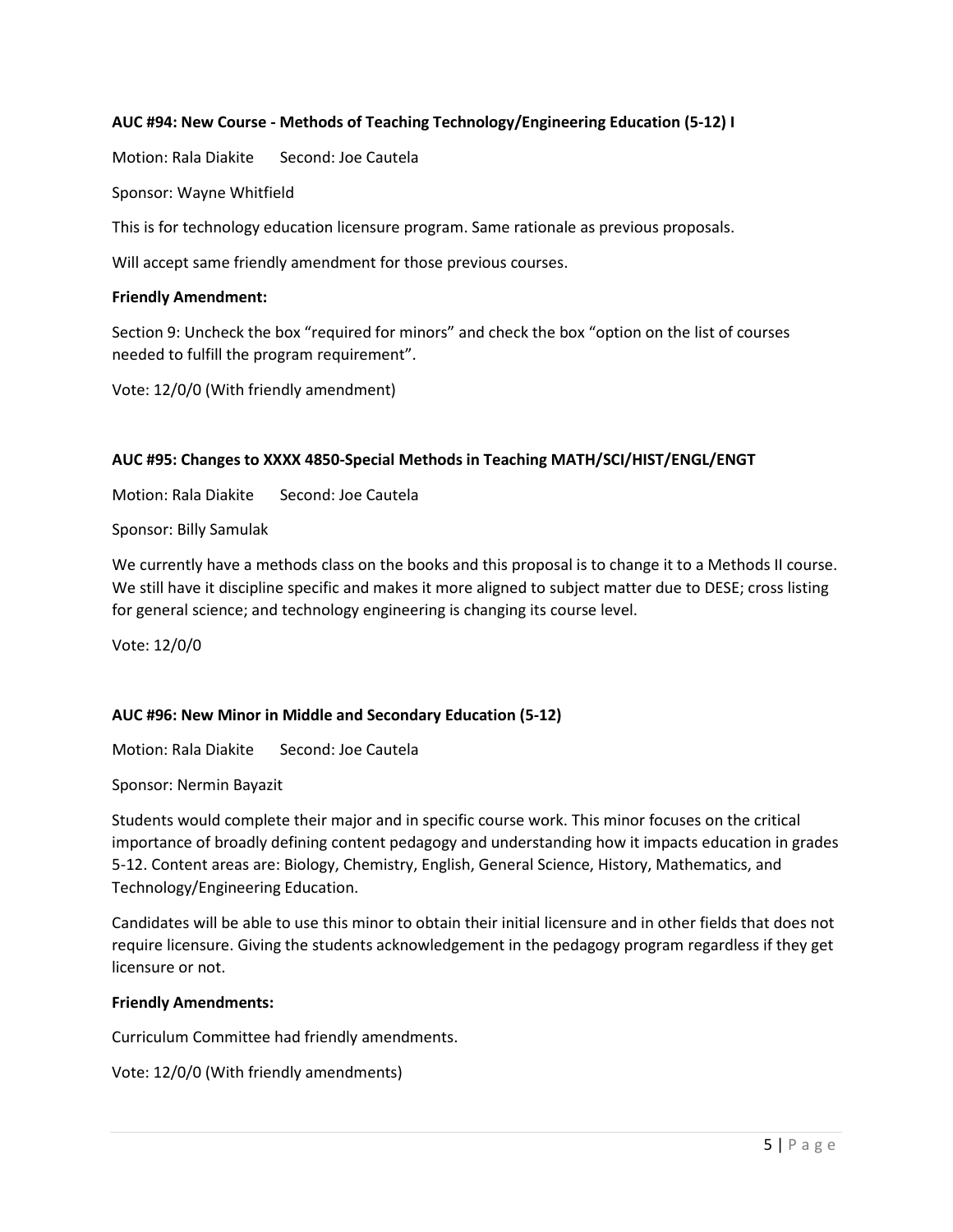## **AUC #97: Changes to Sheltered English Immersion (SEI) for Teachers (EDUC 3122)**

Motion: Rala Diakite Second: Joe Cautela

Sponsor: Will Cortezia

This course already exist. Just making additions to it. To better reflect with all the other proposals and changing to 5-12. And this has a licensure as well.

### **Friendly Amendment:**

Section 7: It says see VII below for changes. The "VII" should be changed to "VIII".

Vote: 12/0/0 (With friendly amendment)

## **AUC #102: Changes in HIST/ENGL/BIOL/MATH/CHEM 4012 - Practicum Seminar**

Motion: Rala Diakite Second: Joe Cautela

Sponsor: Joe Wachtel

This is changes to existing practicum course. Bring course into alignment with broader changes of the other courses. Adding 5-12 to title and bring general science and technology engineering into the course. And seat cap change.

Vote: 12/0/0

### **AUC #98: New Course - Practicum I in General Science (5-8)**

Motion: Rala Diakite Second: Joe Wachtel

Sponsor: Billy Samulak

Both AUC #98 and 99 are new courses for Practicum in General Science. We currently don't have a practicum for those students who would get a licensure in General Science because it was housed in Education. Since it would now be moved from education to general science, we are creating these two practicum courses that would now be housed in General Science. DESE wants two practicum courses so Practicum I is the first 8 weeks and Practicum II is the second 8 weeks.

The 4.5 credit is same across the board same for each context. Minimum 300 hours per semester; hours in the field are going to be 400 – 420 hours.

### **Curriculum Committee Friendly Amendment:**

Section 14: Add "pending approval of AUC 99" because these courses are together.

Vote: 12/0/0 (With friendly amendment)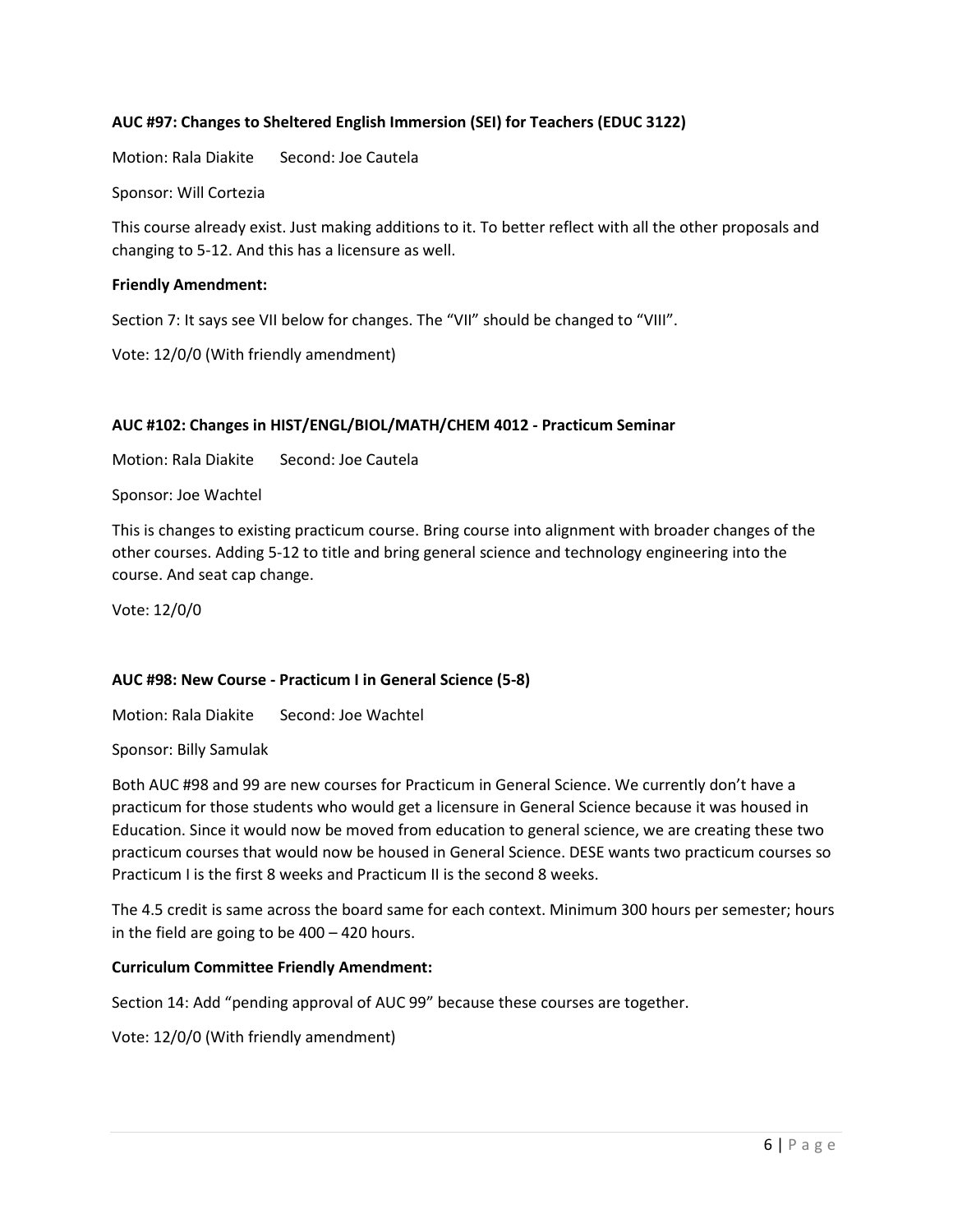#### **AUC #99: New Course - Practicum II in General Science (5-8)**

Motion: Rala Diakite Second: Joe Cautela Sponsor: Billy Samulak Same as AUC 98. This is the second 8 weeks in the practicum. Vote: 12/0/0

#### **AUC #100: New Course - Practicum in Middle School (5-8) Mathematics I**

Motion: Rala Diakite Second: Joe Cautela Motion: Nermin Bayazit Same thing now going have the Math practicum for the 5-8 program. This is the first 8 weeks. Vote: 12/0/0

### **AUC #101: New Course - Practicum in Middle School (5-8) Mathematics II**

Motion: Rala Diakite Second: Joe Cautela Sponsor: Nermin Bayazit Same as AUC #100 accept this is the second 8 weeks. Vote: 12/0/0

### **AUC #103: Updating the Middle School Education Mathematics (5-8) Initial Licensure Program**

Motion: Rala Diakite Second: Joe Cautela

Sponsor: Nermin Bayazit

Aligning with what we're trying to do to meet DESE's requirements. Currently the Middle School Education (5-8) program is housed in the Education department, now we're are going to house them in their specific departments. So now going to house Middle School Education Mathematics in the Mathematics department and give it a name change.

Vote: 11/0/0

### **AUC #104: Updating the Mathematics, Secondary Education, Initial Teacher Licensure Program (B.S.)**

Motion: Rala Diakite Second: Joe Cautela

Sponsor: Nermin Bayazit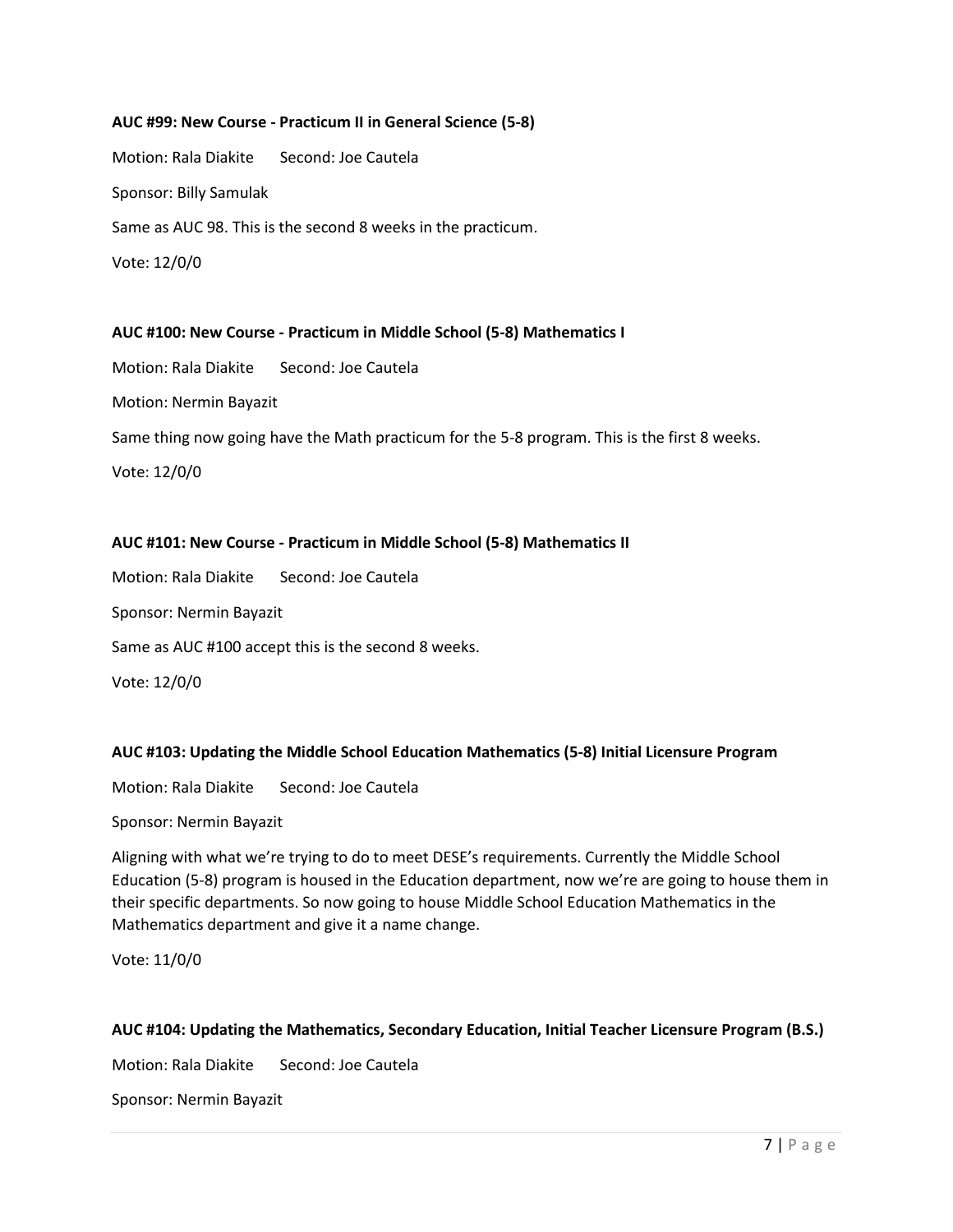This is for new structure majoring and adding the minor and the licensure requirements and adding Secondary Education in Mathematics in Bachelor of Science. Now they are going to complete the minor in licensure specific for courses.

Vote: 11/0/0

### **AUC #105: Updating the Mathematics, Secondary Education, Initial Teacher Licensure Program (B.A.)**

Motion: Rala Diakite Second: Joe Cautela

Sponsor: Nermin Bayazit

Same as proposal AUC #104.

#### **Friendly Amendment:**

Section 7: Proposed name should have the "BS" changed to "BA".

Vote: 11/0/0 (With friendly amendment)

# **AUC #106: Updating Prerequisites for Engineering Courses in the General Science (5-8) Licensure Program**

Motion: Rala Diakite Second: Joe Cautela

#### Sponsor: Wayne Whitfield

This proposal was made at the request of Secondary Education group to allow 5-8 candidates access to three courses within the Engineering Technology department. We determined that the three courses proposed will address that subject matter. The issues is these courses have prerequisites that those in department take in advanced before them; the content is used later for Engineering Tech students but will not be used for the licensure students. This would give the licensure group access to these three courses without taking those prerequisites.

#### **Curriculum Committee Friendly Amendment:**

Add permission of instructor in the prerequisites (In catalog: only in general science 5-8 section)

Vote: 11/0/0 (With friendly amendment)

#### **AUC #107: Updating the IDIS Major - General Science Concentration**

Motion: Rala Diakite Second: Joe Cautela

Sponsor: Billy Samulak

This proposal updates the general science concentration. Changing name to reflect that students will get an initial teacher licensure. It is an IDIS major in a general science concentration. We are changing the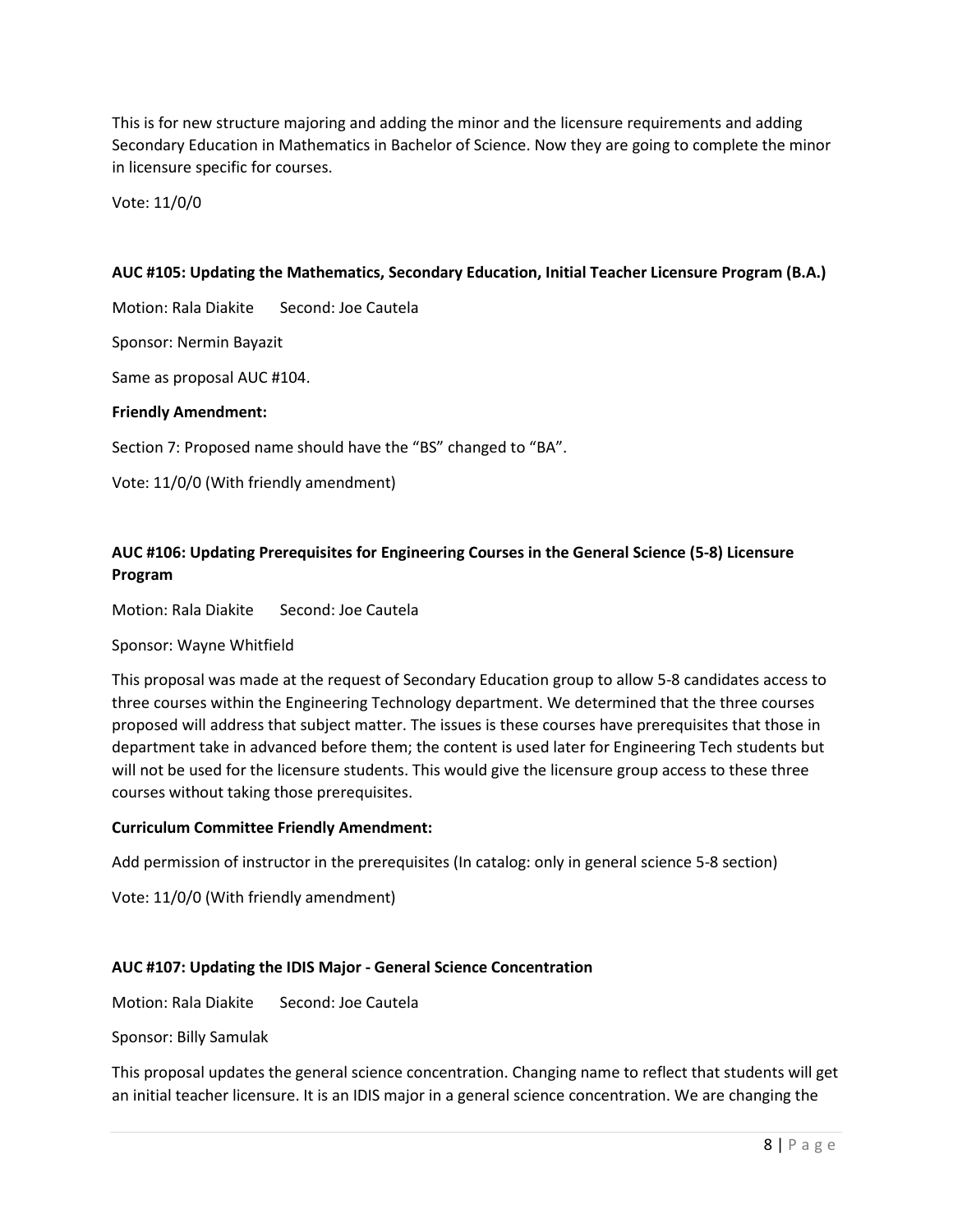science courses required for this concentration but we are keeping the core IDIS courses the same. The science courses are being changed to match the subject matter course content that DESE said these students needed to have; and they all require the minor. It gives specifics on what the students need General Science Methods I.

## **Curriculum Committee Amendments:**

Curriculum had a few friendly amendments on how Earth & Geographic Sciences were listed.

Vote: 11/0/0 (With friendly amendments)

### **AUC #108: Updating the B.S. in Biology Secondary Education with Initial Licensure (8-12)**

Motion: Rala Diakite Second: Joe Cautela

Sponsor: Billy Samulak

Updating the concentration to reflect that students need to complete the minor and complete the Biology versions of the methods courses. One change, normally our Biology students take 36 credits in the Biology electives, we are now changing it to 35 because this allows them to be at 120 credits for degree completion. And removing Cell Biology our students will take other Biology electives; that's fine because they are getting a lot of practicum experience teaching biology to high school students so they would be exposed to similar amounts of credits.

Vote: 11/0/0

# **AUC #109: Revisions of the Chemistry Secondary Education with Initial Teacher Licensure (B.S.)**

Motion: Rala Diakite Second: Joe Cautela

Sponsor: Billy Samulak

This is for chemistry and we're updating it to reflect the minor and going to remove one chemistry elective; they are getting that experience in practicum which requires them to teach chemistry.

Vote: 11/0/0

# **AUC #110: Revisions of the English Concentration with Initial Teacher Licensure**

Motion: Rala Diakite Second: Joe Cautela

Sponsors: Wendy Keyser and Katy Covino

The change comes from DESE. We envision many benefits to our students for this change within the concentration. Our graduates will be fully endorsed by 5-12 to help them find jobs. With the minor, it will show their extensive course work and teacher preparation. In terms of accreditation, we'll be presenting one program instead of multiple programs. When we revised the program, it opened up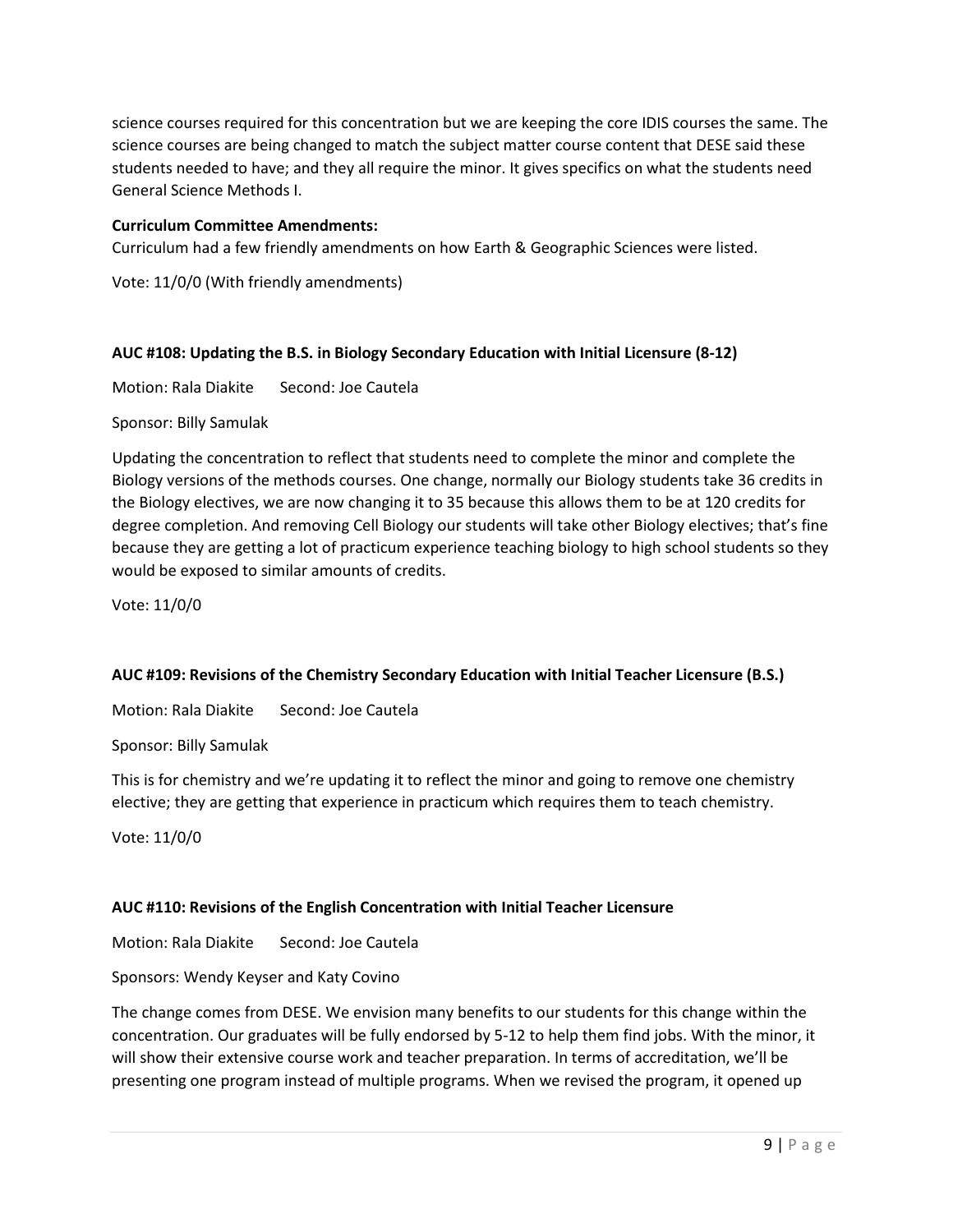space for additional course work. So our students will be better prepared and able to pass the MTELs and better able to teach content in the classroom.

Vote: 12/0/0

## **AUC #111: Updating the Technology/Engineering Education (5-12), Initial Teacher Licensure Program**

Motion: Rala Diakite Second: Joe Cautela

Sponsor: Wayne Whitfield

This does same for Tech Engineering Ed as the other proposals in their program. Our licensure program was always 5-12 and had both Practicum 1 and Practicum II. The only change now is we'll be adding the Practicum Seminar; we'll be changing our Practicum I and Practicum II from 6 credits each to 5 credits each to reflect the overall changes in the licensure program.

Vote: 12/0/0

## **AUC #112: New Program-History Concentration in Initial Licensure (5-12)**

Motion: Rala Diakite Second: Joe Cautela

Sponsor: Joe Wachtel

This is the same as last couple proposals. In History we previously eliminated the concentration and replaced it with a minor. This proposal is reintroducing the concentration and the next proposal AUC #113, will be eliminating the minor that was previously created.

Vote: 13/0/0

# **AUC #113: Eliminate History Middle and Secondary Education Minor (Licensure and Non-Licensure Tracks)**

Motion: Rala Diakite Second: Joe Cautela

Sponsor: Joe Wachtel

Eliminates the minor that we're replacing in AUC #112.

Vote: 13/0/0

### **Items from the Floor**

### **Department of Higher Education (DHE)**

The Middle and Secondary Ed minor and concentrations will be submitted to the DHE.

Dr. Cathy Canney will be taking care of that and will reach out to Dr. Nermin Bayazit if she has any questions.